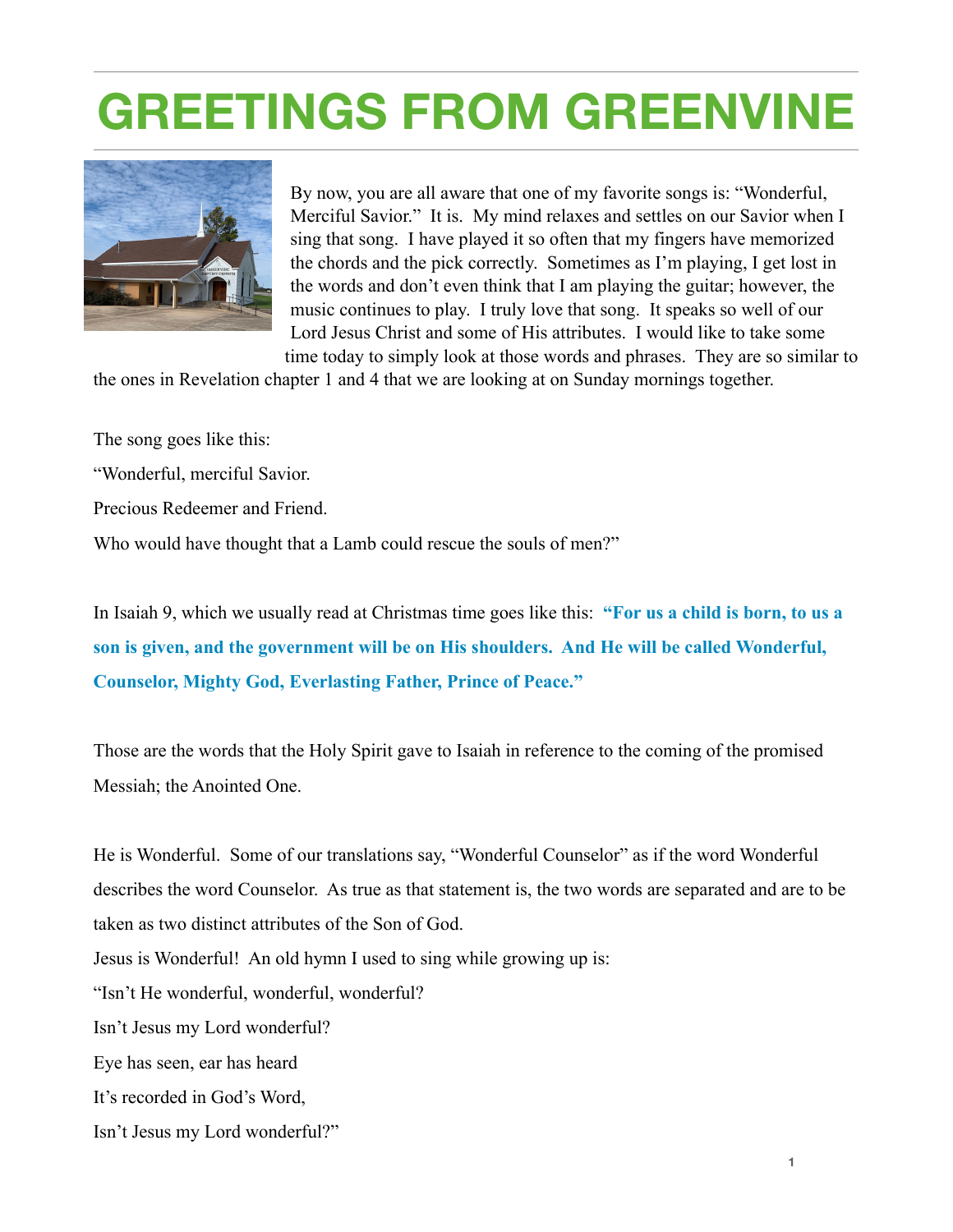When I stop to consider just who He is and what He has done for me, I think of how wonderful He is.

I remember watching Billy Graham Crusades on the television with my family growing up. Sometimes they would sing "Oh, How I Love Jesus." Ethel Waters would sing a contra tune to express her love for Christ. It went something like this:

Choir would sing: "Oh, how I love Jesus." Ethel would sing: "To me, He's so wonderful." Choir again: "Oh, how I love Jesus." Ethel: "To me, He's so wonderful." Choir: "Oh, how I love Jesus" Both together: "Because He first loved me."

**1 John 3: 16 says, "This is how we know what love is: Jesus Christ laid down His life for us."**  We know love, because Christ demonstrated it to us when He died for us.

Romans 5: 8 says, "God demonstrates His own love to us in this: While we were still sinners, Christ died for us"

**1 Peter 2: 9 says, "But you are a chosen people, a royal priesthood, a holy nation, God's special possession, that you may declare the praises of Him who called you out of darkness into His wonderful light."** 

The word in the original language of the Bible could be translated, "astonishing" or "marvelous" or "remarkable" or "miraculous" or "amazing" or "wonderful." All of those words together would be a distinct expression of that characterization of Jesus Christ. All of them could be put together to accurately describe the attribute of Jesus summed up in the word "Wonderful."

"There is a name I love to hear, I love to speak its worth,

It sounds like music in my ear, the sweetest name on earth."

"It tells me of a Savior's love, Who died to set me free;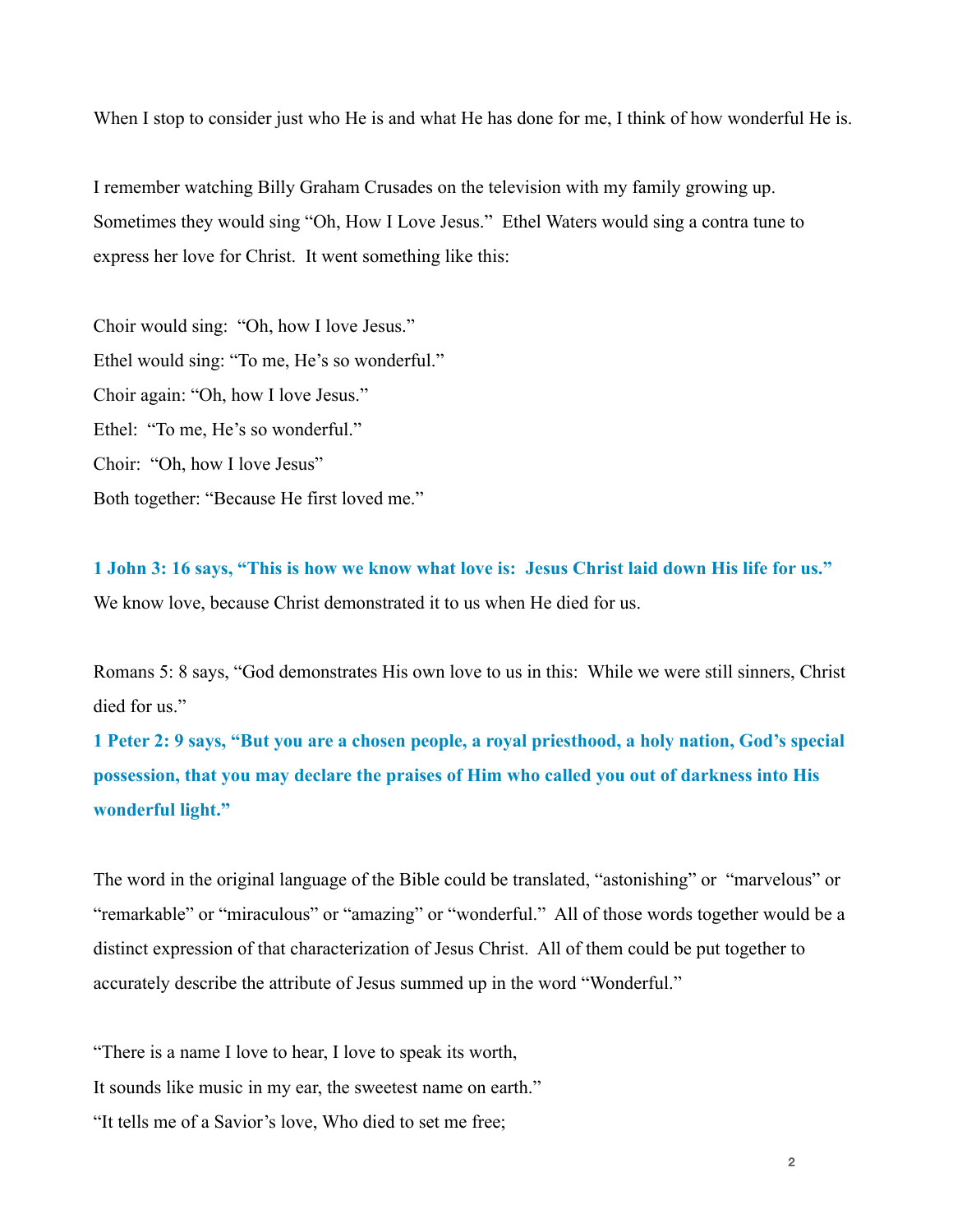It tells me of His precious blood, the sinner's perfect plea." "It tells me what my Father has in store for every day; And though I tread a dark some path, yields sunshine all the way." "It tells of One whose loving heart can feel my. Deepest woe, Who in each sorrow bears a part, that none can bear below." "Oh how I love Jesus, Oh how I love Jesus, Oh how I love Jesus, Because He first loved me." "To me, He's so wonderful."

We have many added prayer requests this week. Spend much time talking to your Heavenly Father about them. Blessings upon you all. Jack & Karen

## **Announcements**

- Woman's Bible Study Will start a new study, Jesus and Woman in the Bible. It will begin on Saturday March 6 @ 10:00am
- Men's Prayer Breakfast Wednesday Feb 24, @ 7am
- If you are interested in a Wednesday evening Bible Study led by Jack, please contact the church office
- Celebration of Life Banquet Thursday March 4, 2021 The church will provide a table Let Jack know if you would like to attend
- Are you staying home because of Covid and would like Jack to bring communion to you? Please call the church office to schedule a time.